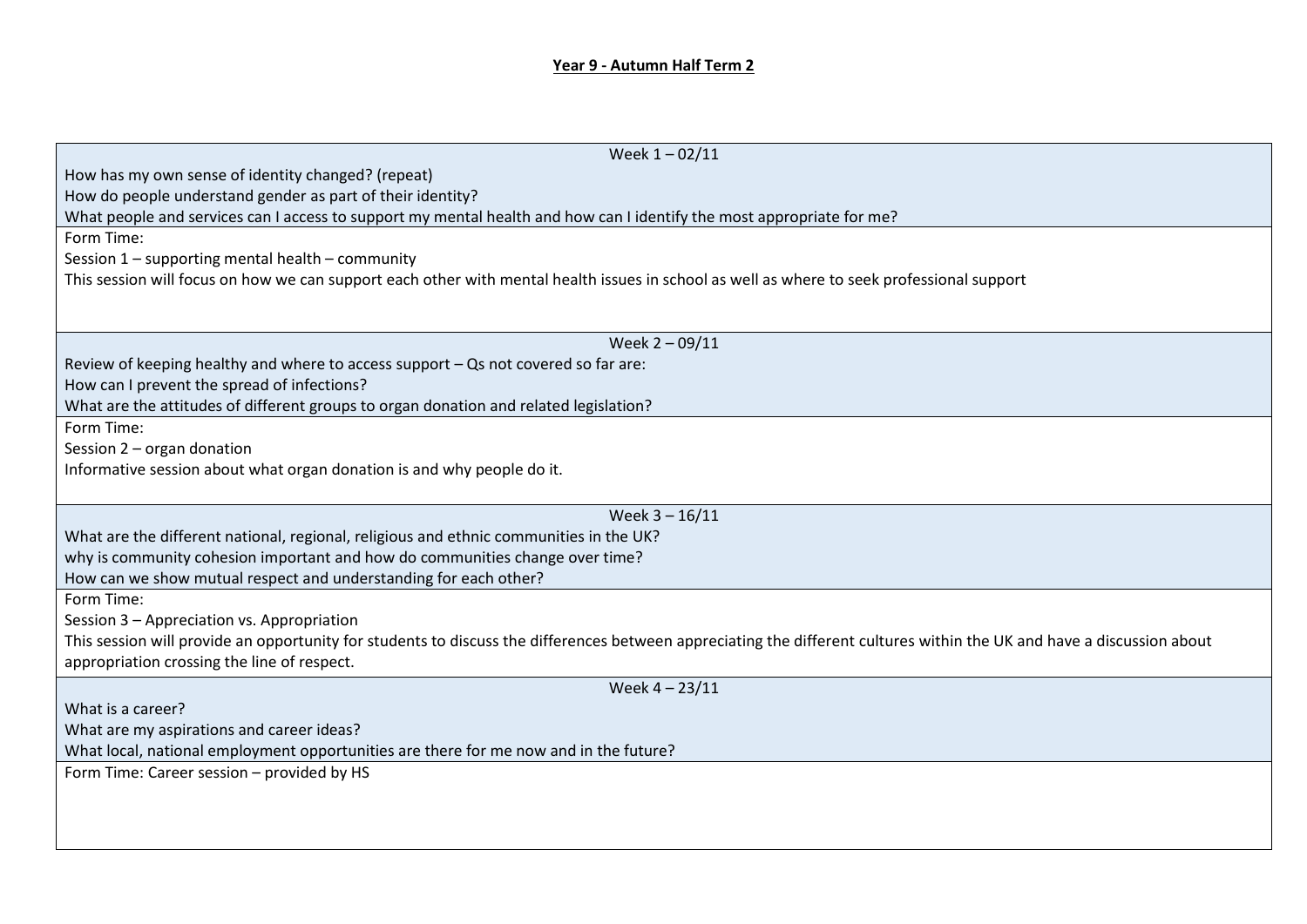## **Year 9 - Autumn Half Term 2**

| Week $5 - 30/11$                                                                                                                    |
|-------------------------------------------------------------------------------------------------------------------------------------|
| What are the laws relating to my current permitted hours and types of employment?                                                   |
| How can health and safety risks be managed in employment?                                                                           |
| Why is it important to protect my own and others' reputations and how can I protect my online presence)?                            |
| (Used as an opportunity to review what they can/can't do in employment and why - also online safety).                               |
|                                                                                                                                     |
|                                                                                                                                     |
| Form Time:                                                                                                                          |
| Jobs and careers this week                                                                                                          |
|                                                                                                                                     |
|                                                                                                                                     |
| Week $6 - 07/12$                                                                                                                    |
| What do I know about teenage and young adult cancers? (review of lifestyle factors affecting adult cancers too).                    |
| (This Q should be tackled in a wider session revising what we know about keeping physically and mentally healthy - not on its own). |
|                                                                                                                                     |
|                                                                                                                                     |
| Form time:                                                                                                                          |
| Understanding cancer                                                                                                                |
| This session will be an informative and myth-busting session about cancer.                                                          |
|                                                                                                                                     |
| Week 7 - 14/12                                                                                                                      |
| How might alcohol and drugs affect my personal safety?                                                                              |
| What skills do I have to offer support about drugs and alcohol (if they are at risk) to friends in need?                            |
| Form Time:                                                                                                                          |
|                                                                                                                                     |
| Drugs/Alcohol                                                                                                                       |
| This will be an informative session about the risks associated with drugs and alcohol                                               |
|                                                                                                                                     |
|                                                                                                                                     |